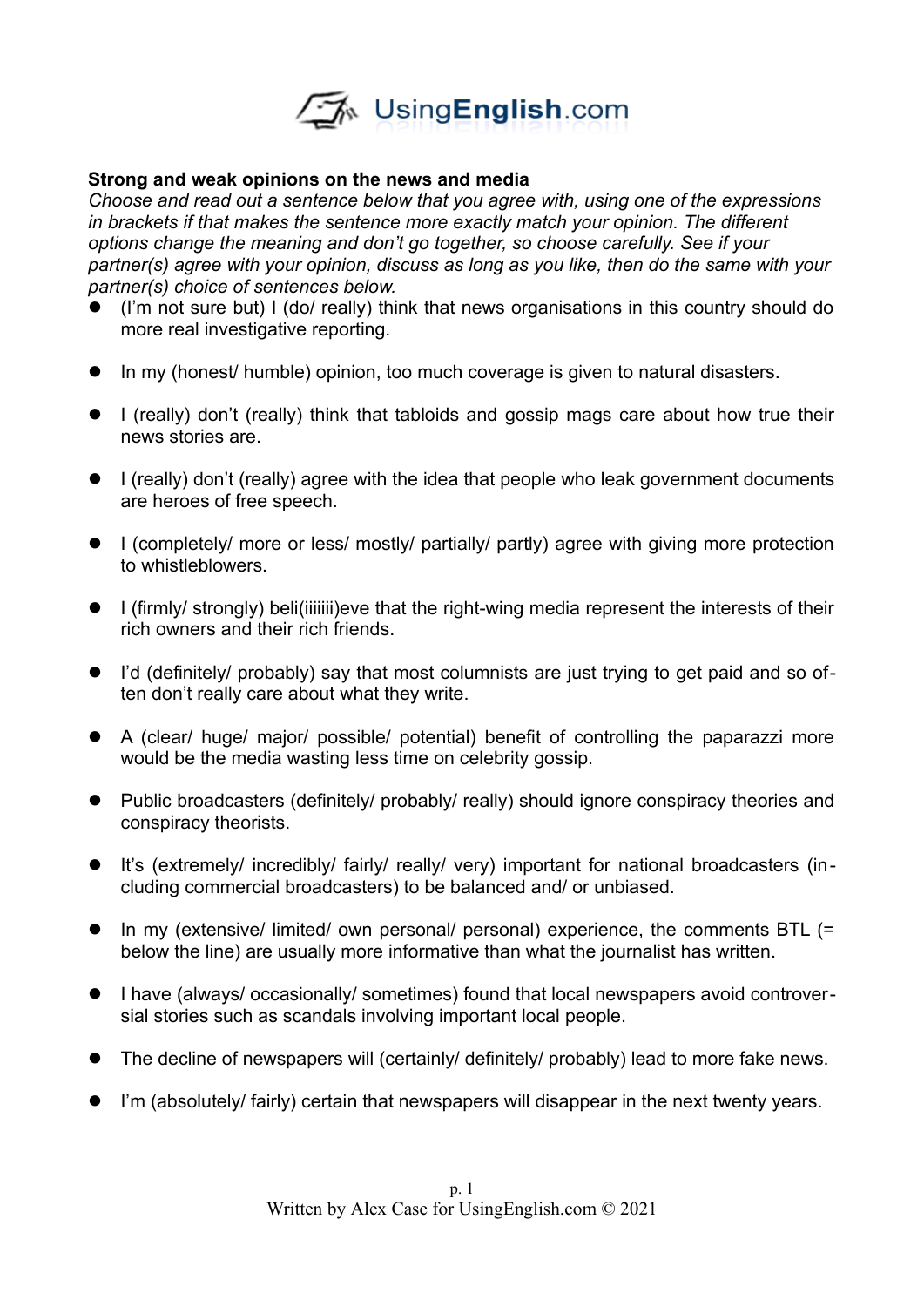## UsingEnglish.com

| <b>Weaker opinions</b> | . <del>.</del>           | <b>Stronger opinions</b> |
|------------------------|--------------------------|--------------------------|
|                        | I think                  |                          |
|                        |                          |                          |
|                        | In my opinion,           |                          |
|                        |                          |                          |
|                        | I don't think that       |                          |
|                        |                          |                          |
|                        |                          |                          |
|                        | I don't agree that/ with |                          |
|                        |                          |                          |
|                        | I agree that/ with       |                          |
|                        |                          |                          |
|                        | I believe                |                          |
|                        |                          |                          |
|                        |                          |                          |
|                        | I'd say that             |                          |
|                        |                          |                          |
|                        | A benefit of would be    |                          |
|                        |                          |                          |
|                        | $\cdots$ should          |                          |
|                        |                          |                          |
|                        |                          |                          |
|                        | It's important for to    |                          |
|                        |                          |                          |
|                        | In my experience,        |                          |
|                        |                          |                          |
|                        | I have found that        |                          |
|                        |                          |                          |
|                        |                          |                          |
|                        | $\cdots$ will lead to    |                          |
|                        |                          |                          |
|                        | I'm certain that         |                          |
|                        |                          |                          |
|                        |                          |                          |

*Write stronger and weaker forms of the given expressions in the columns below.*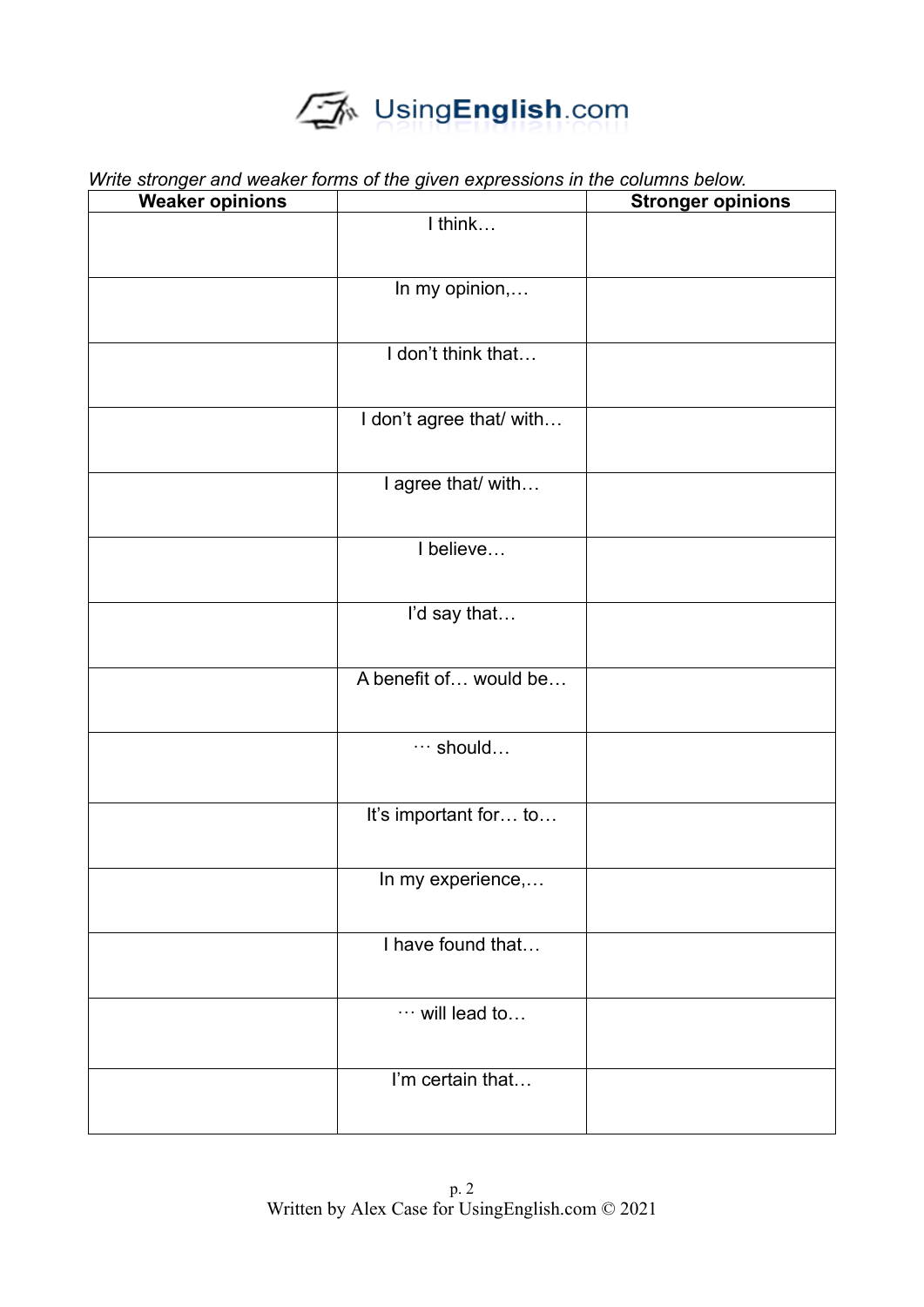

### **Key words for making opinions stronger and weaker**

*Use the mixed words below to help with the task above. Some words can be used in more than one place.*

- absolutely
- always
- certainly
- $\bullet$  clear
- completely
- **•** definitely
- do
- extensive
- extremely
- **•** fairly
- $\bullet$  firmly
- honest
- huge
- **•** humble
- I'm not sure but
- $\bullet$  iiiiiiii
- incredibly
- **•** limited
- major
- more or less
- mostly
- occasionally
- own personal
- personal
- possible
- potential
- probably
- really
- **•** sometimes
- strongly
- very

*Use the first sheet with the opinions to check that you have matched the key words to the correct boxes above, double-check that you have put them in the right column, then check with the answer key below.* 

*Give and discuss other opinions on the news and media using the language in the boxes below.* 

*Give and discuss other opinions on current affairs and the media using the key words above, ticking them off as you use them.*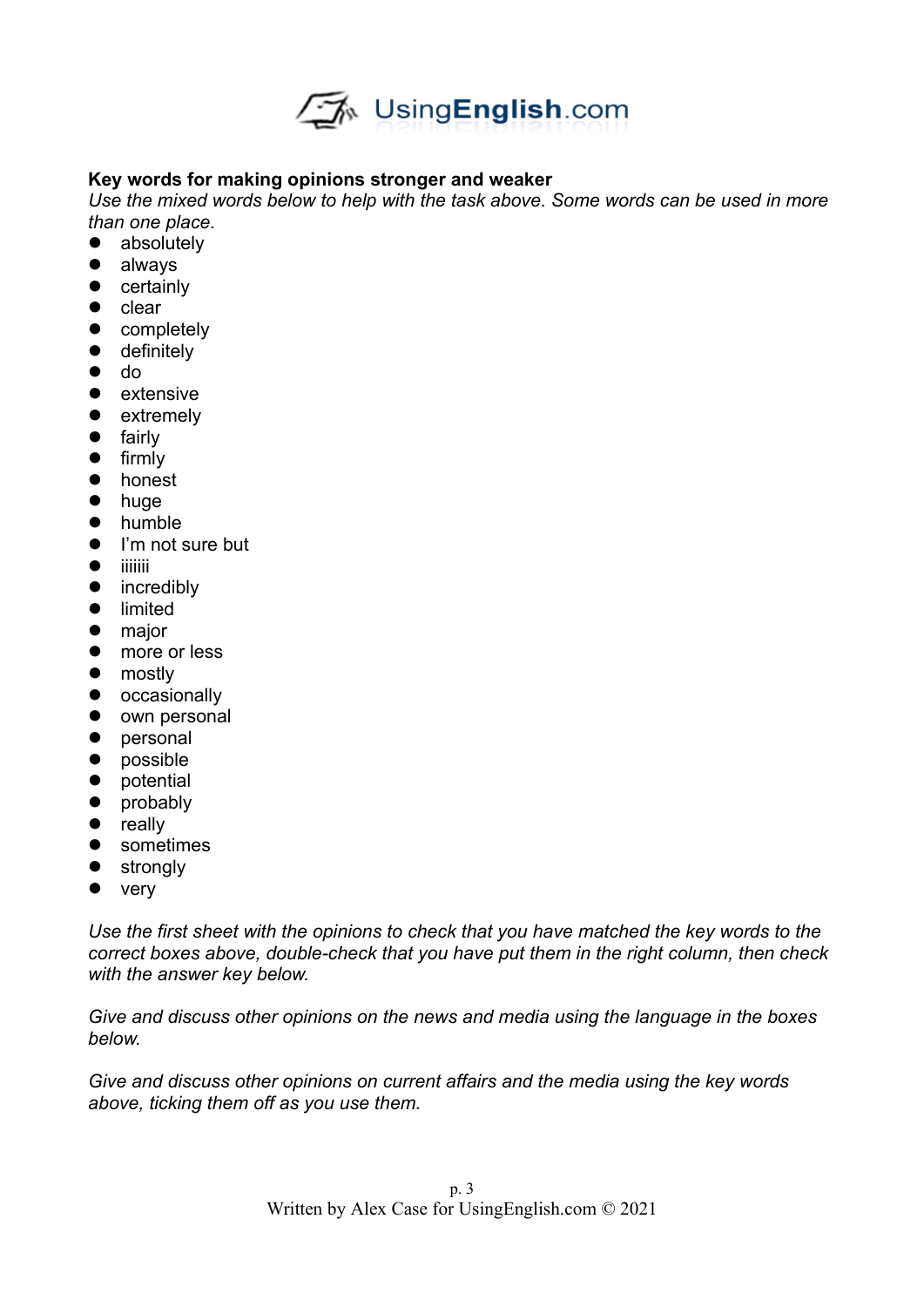# UsingEnglish.com

| Other answers may be possible, so please check if you wrote something different. |                          |                                                       |
|----------------------------------------------------------------------------------|--------------------------|-------------------------------------------------------|
| <b>Weaker opinions</b>                                                           |                          | <b>Stronger opinions</b>                              |
| I'm not sure but I think                                                         | I think                  | I do think/ I really think                            |
| In my humble opinion,                                                            | In my opinion,           | In my honest opinion,                                 |
| I don't really think that                                                        | I don't think that       | I really don't think that                             |
| I don't really agree                                                             | I don't agree that/ with | I really don't agree that                             |
| I more or less agree that/<br>I mostly agree that                                | I agree that/ with       | I completely agree                                    |
| I beliiiiiiiieve                                                                 | I believe                | I firmly believe/ I strongly<br>believe               |
| I'd probably say that                                                            | I'd say                  | I'd definitely say that                               |
| A possible/ potential benefit<br>of would be                                     | A benefit of would be    | A clear/ huge/ major benefit<br>of would be           |
| $\cdots$ probably should                                                         | $\cdots$ should          | $\cdots$ definitely should/<br>really should          |
| It's fairly important                                                            | It's important for to    | It's extremely/ incredibly/<br>really/ very important |
| In my limited/ own personal/<br>personal experience,                             | In my experience,        | In my extensive experience,                           |
| I have occasionally/<br>sometimes found that                                     | I have found that        | I have always found that                              |
| $\cdots$ will probably lead to                                                   | $\cdots$ will lead to    | $\cdots$ will certainly/ definitely<br>lead to        |
| I'm fairly certain that                                                          | I'm certain that         | I'm absolutely certain that                           |

### *Other answers may be possible, so please check if you wrote something different.*